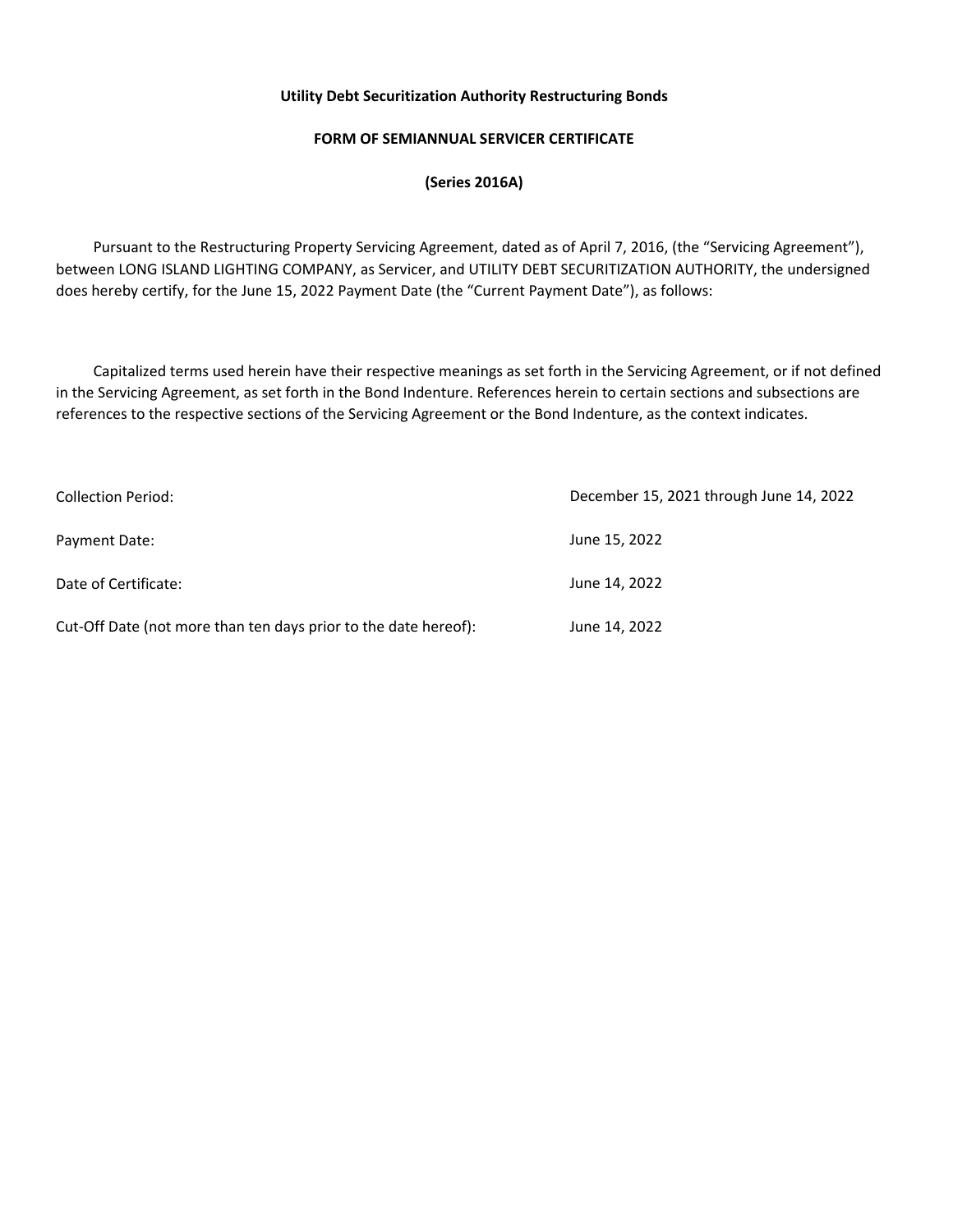#### **FORM OF SEMIANNUAL SERVICER CERTIFICATE**

#### **(Series 2016A)**

- (a) Available Amounts on Deposit in Collection Account (including Excess Funds Subaccount) as of Cut-Off Date (June 14, 2022): \$18,363,877.54
- (b) Actual or Estimated Remittances from the date in (a) above through the Servicer Business Date preceding Current Payment Date: \$0.00
- (c) Total Amounts Available to Trustee for Payment of Bonds and Other Ongoing Financing Costs: \$18,363,877.54 + \$12,736,599.10 (reserve fund) = \$31,100,476.64
- (d) Allocation of Available Amounts as of Current Payment Date allocable to payment of principal and interest on Bonds on Current Payment Date:

|        | <b>Principal Due</b> | <b>Interest</b> | <b>Total Principal + Interest</b> |
|--------|----------------------|-----------------|-----------------------------------|
| $T-1$  | \$0.00               | \$1,024,250.00  | \$1,024,250.00                    |
| $T-2$  | 0.00                 | 1,049,875.00    | 1,049,875.00                      |
| $T-3$  | 0.00                 | 1,645,875.00    | 1,645,875.00                      |
| $T-4$  | 0.00                 | 1,687,000.00    | 1,687,000.00                      |
| $T-5$  | 0.00                 | 1,030,750.00    | 1,030,750.00                      |
| T-6    | 0.00                 | 1,056,500.00    | 1,056,500.00                      |
| $T-7$  | 0.00                 | 1,040,000.00    | 1,040,000.00                      |
| $T-8$  | 0.00                 | 1,066,000.00    | 1,066,000.00                      |
| $T-9$  | 0.00                 | 20,250.00       | 20,250.00                         |
| $T-10$ | 0.00                 | 21,250.00       | 21,250.00                         |
| $T-11$ | 0.00                 | 22,250.00       | 22,250.00                         |
| $T-12$ | 0.00                 | 514,000.00      | 514,000.00                        |
| $T-13$ | 0.00                 | 1,356,500.00    | 1,356,500.00                      |
| $T-14$ | 0.00                 | 2,838,000.00    | 2,838,000.00                      |
| $T-15$ | 0.00                 | 1,546,750.00    | 1,546,750.00                      |
| Total: | \$0.00               | \$15,919,250.00 | \$15,919,250.00                   |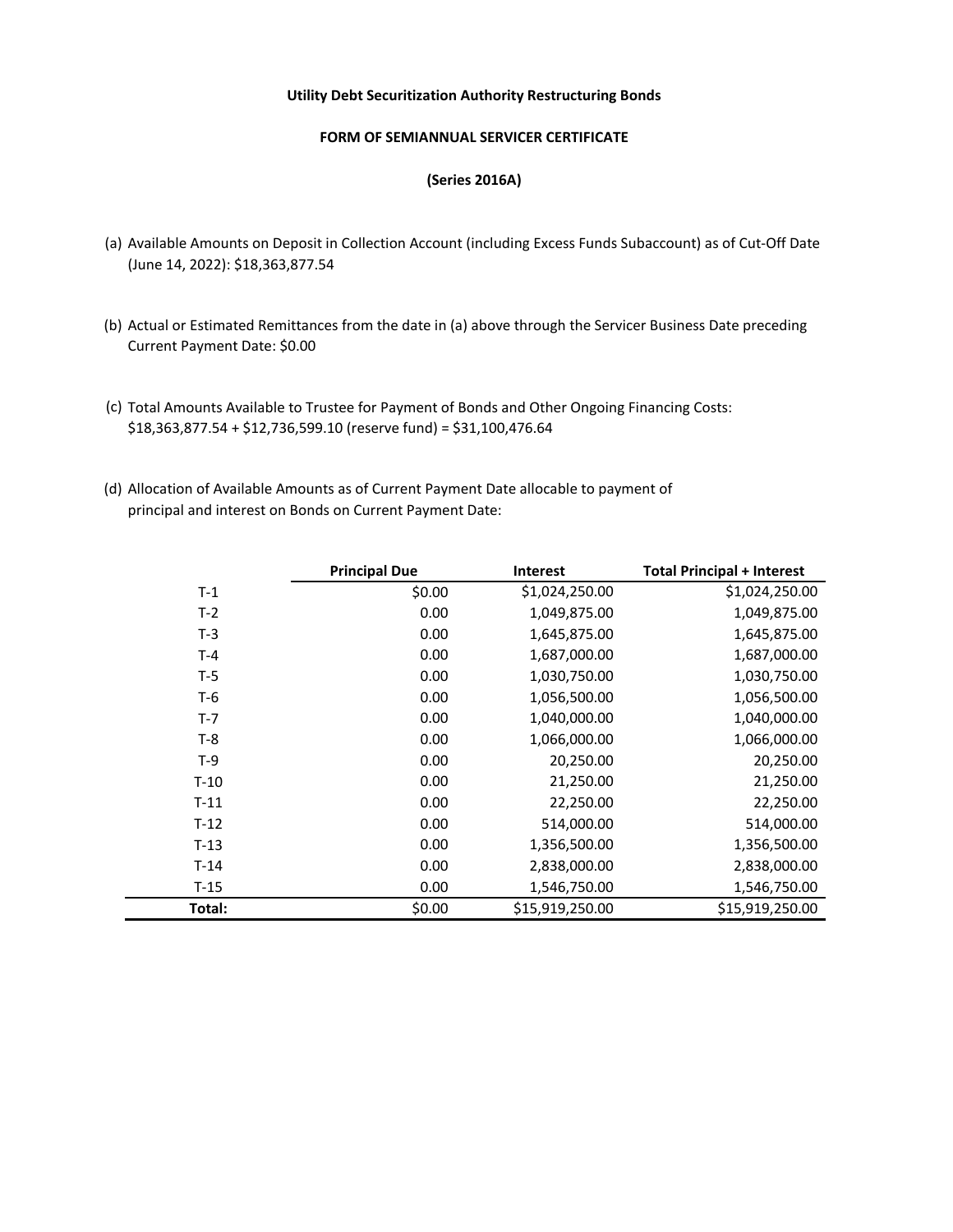# **FORM OF SEMIANNUAL SERVICER CERTIFICATE**

**(Series 2016A)** 

(e) Outstanding Amount of Bonds prior to, and after giving effect to the payment on the Current Payment Date and the difference, if any, between the Outstanding Amount specified in the Expected Amortization Schedule (after giving effect to payments to be made on such Payment Date set forth above) and the Principal Balance to be Outstanding (following payment on Current Payment Date):

|         | Principal outstanding (as of      | <b>Principal outstanding (following</b> |  |
|---------|-----------------------------------|-----------------------------------------|--|
|         | the<br>the payment on the Current |                                         |  |
|         | date of this certificate):        | <b>Payment Date):</b>                   |  |
| $T-1$   | \$40,970,000.00                   | \$40,970,000.00                         |  |
| $T-2$   | 41,995,000.00                     | 41,995,000.00                           |  |
| $T-3$   | 65,835,000.00                     | 65,835,000.00                           |  |
| $T-4$   | 67,480,000.00                     | 67,480,000.00                           |  |
| $T-5$   | 41,230,000.00                     | 41,230,000.00                           |  |
| $T-6$   | 42,260,000.00                     | 42,260,000.00                           |  |
| $T - 7$ | 41,600,000.00                     | 41,600,000.00                           |  |
| $T-8$   | 42,640,000.00                     | 42,640,000.00                           |  |
| $T-9$   | 810,000.00                        | 810,000.00                              |  |
| $T-10$  | 850,000.00                        | 850,000.00                              |  |
| $T-11$  | 890,000.00                        | 890,000.00                              |  |
| $T-12$  | 20,560,000.00                     | 20,560,000.00                           |  |
| $T-13$  | 54,260,000.00                     | 54,260,000.00                           |  |
| $T-14$  | 113,520,000.00                    | 113,520,000.00                          |  |
| $T-15$  | 61,870,000.00                     | 61,870,000.00                           |  |
| Total:  | \$636,770,000.00                  | \$636,770,000.00                        |  |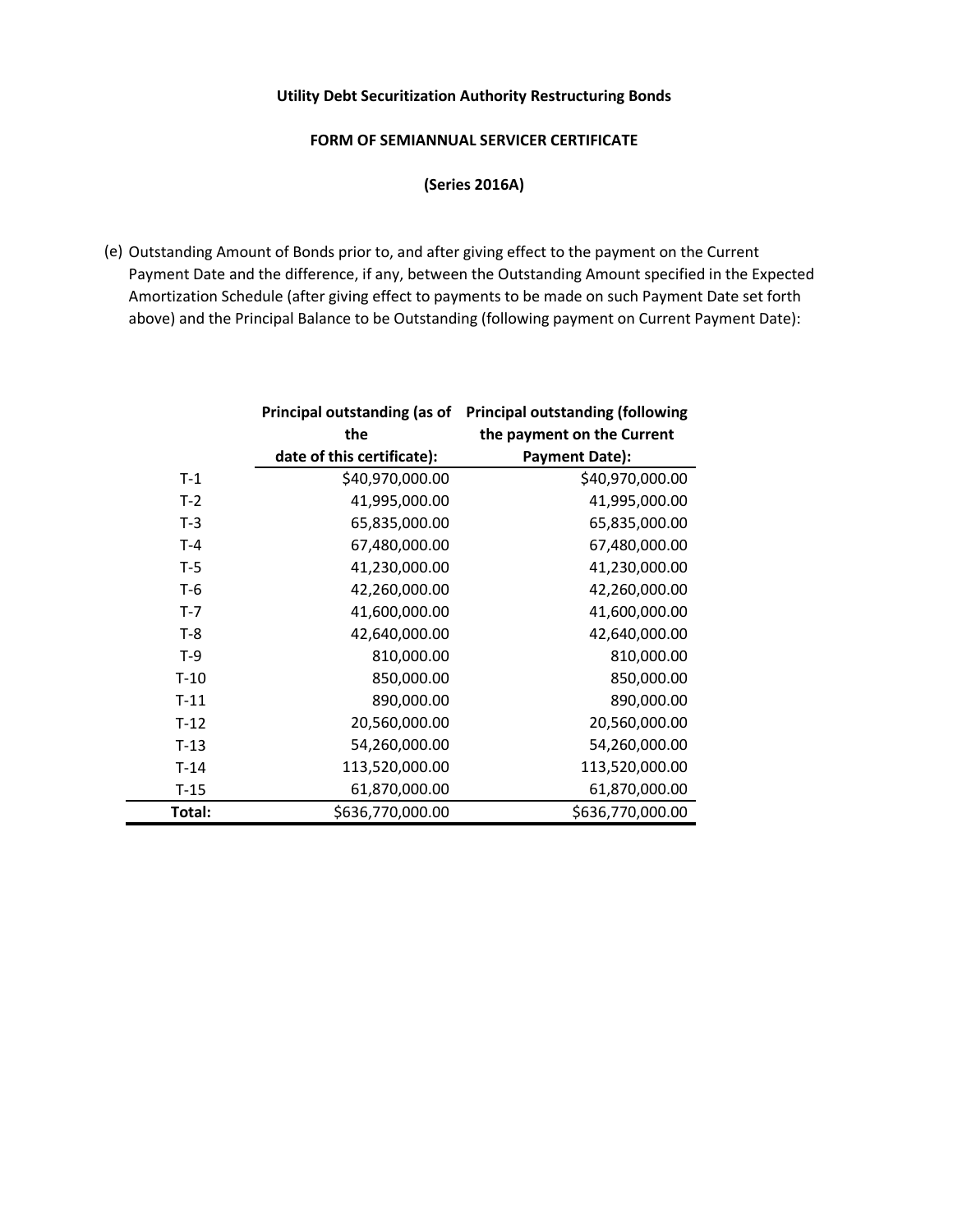#### **FORM OF SEMIANNUAL SERVICER CERTIFICATE**

# **(Series 2016A)**

(f) Difference between (e) above and Outstanding Amount specified in the Expected Amortization Schedule:

| $T-1$  | \$0.00 |
|--------|--------|
| $T-2$  | 0.00   |
| $T-3$  | 0.00   |
| $T-4$  | 0.00   |
| $T-5$  | 0.00   |
| $T-6$  | 0.00   |
| $T-7$  | 0.00   |
| $T-8$  | 0.00   |
| $T-9$  | 0.00   |
| $T-10$ | 0.00   |
| $T-11$ | 0.00   |
| $T-12$ | 0.00   |
| $T-13$ | 0.00   |
| $T-14$ | 0.00   |
| $T-15$ | 0.00   |
| Total: | \$0.00 |

(g) All other transfers to be made on the Current Payment Date, including amounts to be paid to the Bond Trustee and to the Servicer pursuant to Section 8.02(e) of the Bond Indenture:

# **Ongoing Financing Costs:**

| Administrative Fee             | \$<br>50,000.00 |
|--------------------------------|-----------------|
| Servicer Fees and Expenses     | 159,192.50      |
| <b>Accounting Fees</b>         | 0.00            |
| <b>Rating Agency Fees</b>      | 0.00            |
| <b>Bond Counsel</b>            | 0.00            |
| <b>Administration Expenses</b> | 1,250.00        |
| Bond Trustee Fee and Expenses  | 31,250.00       |
| Total                          | \$241,692.50    |